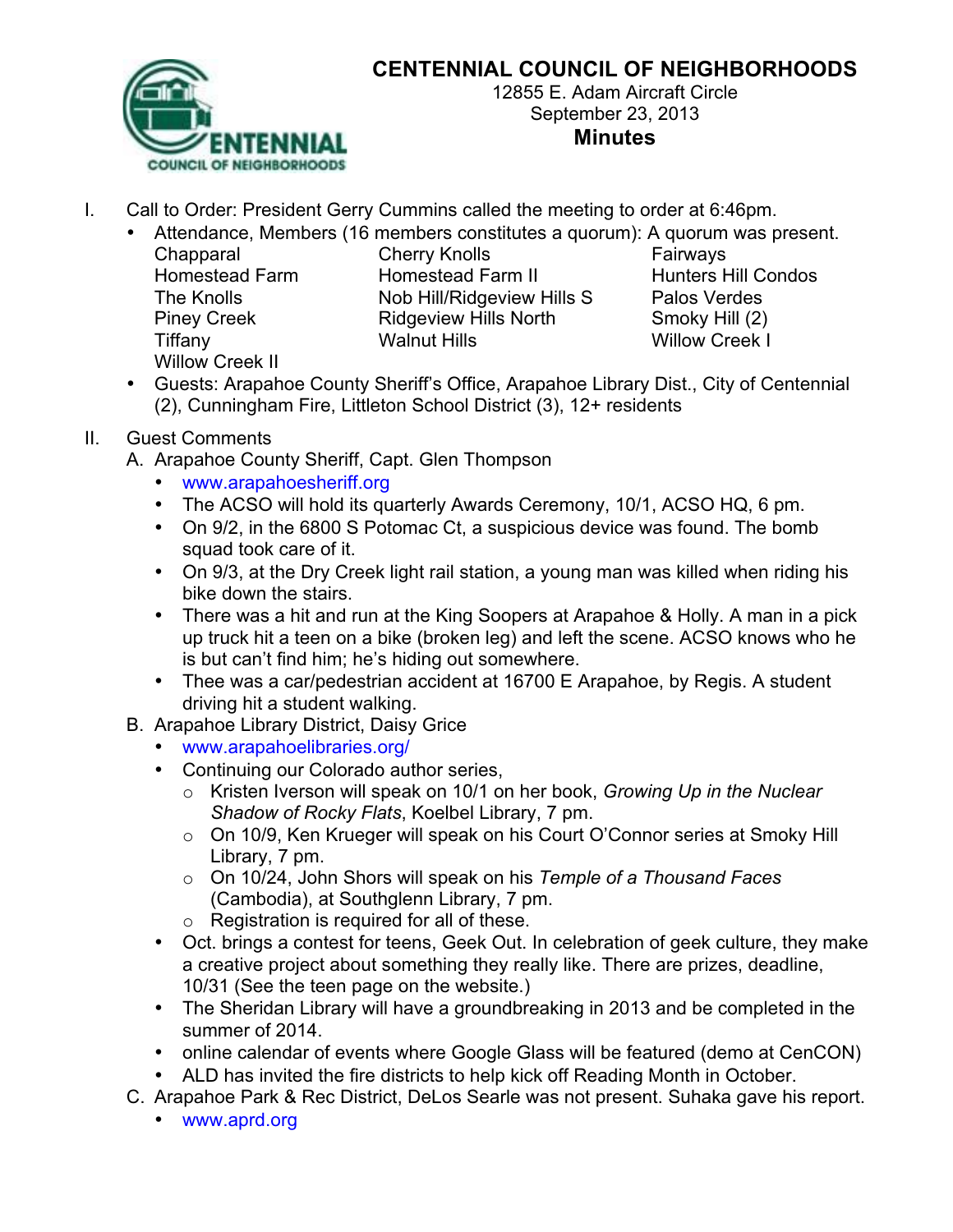- APRD is offering an October special: 6 month pass, buy a 20-punch card and get 5 free punches.
- Coupons can be found on the APRD website.
- There was a coupon for Kindermusic classes that expired 9/30.
- October has 2 coupons:
	- o \$2 off a Zumba Party Halloween style and Halloween Party (must register for both) (exp. 10/22)
	- o \$5 off Cultural Arts Classes: Sculpting, Photography or Drawing and Painting (exp. 10/29)
- 2 Halloween parties for ages 1 8 on 10/26: 4-5 pm and 5-6 pm
- Touch-a-Truck event will be held 10/5, 10am-1pm at Spring Creek Park. There will also be entertainment.
- APRD held a men's doubles racquetball tournament, 9/28.
- D. Fire Districts: Cunningham Fire
	- www.cfpd.org, www.littletongov.org/fire, www.southmetro.org
	- There was some flooding in the city in low lying areas of the City, some rescues. There was no loss of life. ArapCo is now included in FEMA emergency declaration. Watch for scams around the flooding issue: know to whom you're donating. Our volunteer groups are going to be doing clean up service. If you're cleaning up, dress appropriately. Wear filter masks when you're dealing with anything very dry, the dust carries some dangerous germs.
	- Sept. was National Preparedness Month. Check www.ready.gov for what you need to do to be prepared for emergencies. Despite all the rain, we're still in a drought cycle and will be for another 5 or 6 yrs.
	- Oct. has Fire Prevention Week (It should be all month!)
	- Cunningham Fire:
		- o CFD will hold a Fire Prevention Open House at Station 2 on 10/5, 9am-noon with a pancake breakfast (16758 E. Smoky Hill Rd.).
		- o Two firefighters are deployed with USAR CO-Task Force 1 (urban search and res-cue): one K-9 & handler and a HazMat Specialist.
		- o CFD will do approximately 20 classroom and fire station school visits/trainings
	- Littleton Fire:
		- o 4 firefighters were deployed with USAR CO-Task Force 1.
		- o 8 members of the dive team were sent to Boulder County
	- South Metro Fire:
		- o 8 were deployed with USAR CO-Task Force 1 and have now been demobilized.
		- $\circ$  At least 20 people were deployed from the dive team and incident management team for rescues and to support the state emergency operations center during the flooding to various locations.
		- o MetCom deployed two personnel to Larimer County as Radio Operator's (RADO) in support of the Type 3 team that is taking over the incident
		- o The district is doing "Get out Alive" training and rotating all of our crews through. This will be 100% completed by 10/1. It's training on a self-contained bail out system that the Authority purchased for all firefighters that gives them a chance to escape from a window in within a few seconds.
	- There was an accident at Smoky Hill & Buckley. A teen in a motorized wheel chair, dressed in black, not visible, not using a crosswalk, was crossing Smoky Hill in the rain and was hit and killed.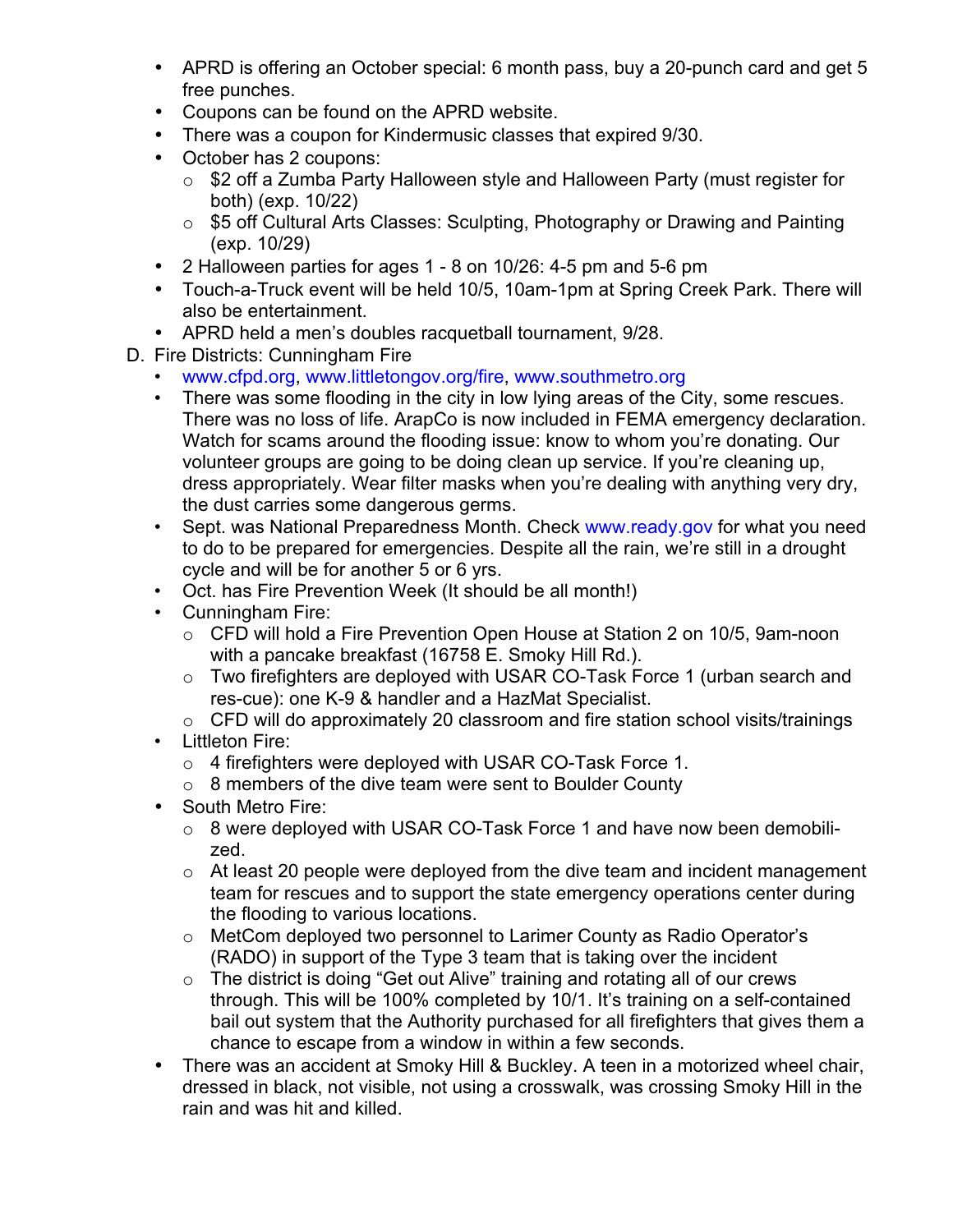- Our partners in the midwest have offered info on what happens with floods. The state has been impressive in working together on this flooding
- To help those areas hardest hit, if you're going to spend money, spend it in Colorado
- E. South Suburban Park & Rec District, Teresa Cope was not present. Cummins gave the report
	- www.SSPR.org
	- HoopCore Fitness, Tues., 10/15, at Buck Rec. Ctr. This is a hula hoop fitness class. Free demo on 10/1.
	- TRX® Suspension Training, Thursdays, 10/1 10/31 at Goodson Rec. Ctr. This is a versatile piece of fitness equipment. There will be classes, 1-on-1 and semi-private trainings available. Register online, check for class times. Call 3/483-7089 for info.
	- Free Senior Resource Day, 10/11, 9:30am-2pm, at Buck Rec. Ctr. Arapahoe Council on Aging presents Pathways to Wisdom. The Master of Ceremonies this year is Randy Penn, Mayor of Englewood. The Keynote Speaker will be Joseph Brady, MSTCM, L. Ac. Dipl. O.M, a nationally board certified practitioner of Oriental Medicine. Joe's humorous approach to health subjects makes him a popular keynote speaker on Healthy Aging in Mind, Body & Spirit. Learn about resources related to healthy aging, enjoy free food and prize drawings. Service providers, local business and organizations will share information regarding their products and services. For more information, call 303-273-2855.
	- Spooktacular, 10/18, 5:30-8pm at Goodson Rec. Ctr.: safe trick-or-treating, haunted house, cookie walk, arts & crafts. Register online, pre-pay \$4, \$6 at the door and from 10/17. For more info call 3/483-7062.
	- Hoofin' it Through the Hollows Run, Sat., 10/26, 5:45 pm, deKoevend Park. For info, call 3/798-7515. Register online: www.RunningGuru.com/Event/HoofinIt .
	- CU Med. Center Blood Screenings, 7-9:30am
		- o 10/15, Lone Tree Rec. Ctr.
		- o 10/16, Goodson Rec. Ctr.
		- $\circ$  10/17, Buck Rec. Ctr.
		- o 10/18, Family Sports Ctr.
		- o More info, call 3/730-4610
	- Glenn Miller Collection, 10/11, 6-8pm, Lone Tree Rec. Ctr. Hear some of the music, refreshments will be served. Register online. (Special pricing for seniors) For more info, call 3/708-351.
- F. Centennial Open Space Advisory Board, Mark Gotto
	- The OSAB reviewed the results of the public outreach for Potomac Park. 52% liked the concept of sports fields w/championship arena (about 1/3 liked the collection of fields, 5-10% liked the natural environment, some write-ins) There will be more public outreach on 10/8.
	- There will be 2 openings for the OSAB
	- They're planning to help fund the Little Dry Creek Trail through Walnut Hills, to connect to Yosemite to S. Xenia St.
	- Hanbery: What's the ROI for Potomac Park? Gotto: Centennial is looking for a partner for maintenance. The Storm Soccer Club is interested in partnering.
	- Noon: There were focus groups first. Then there'll be a Request for Interest to see if someone wants to do it.
- G. City of Centennial, Laura Hoeppner
	- www.centennialcolorado.com